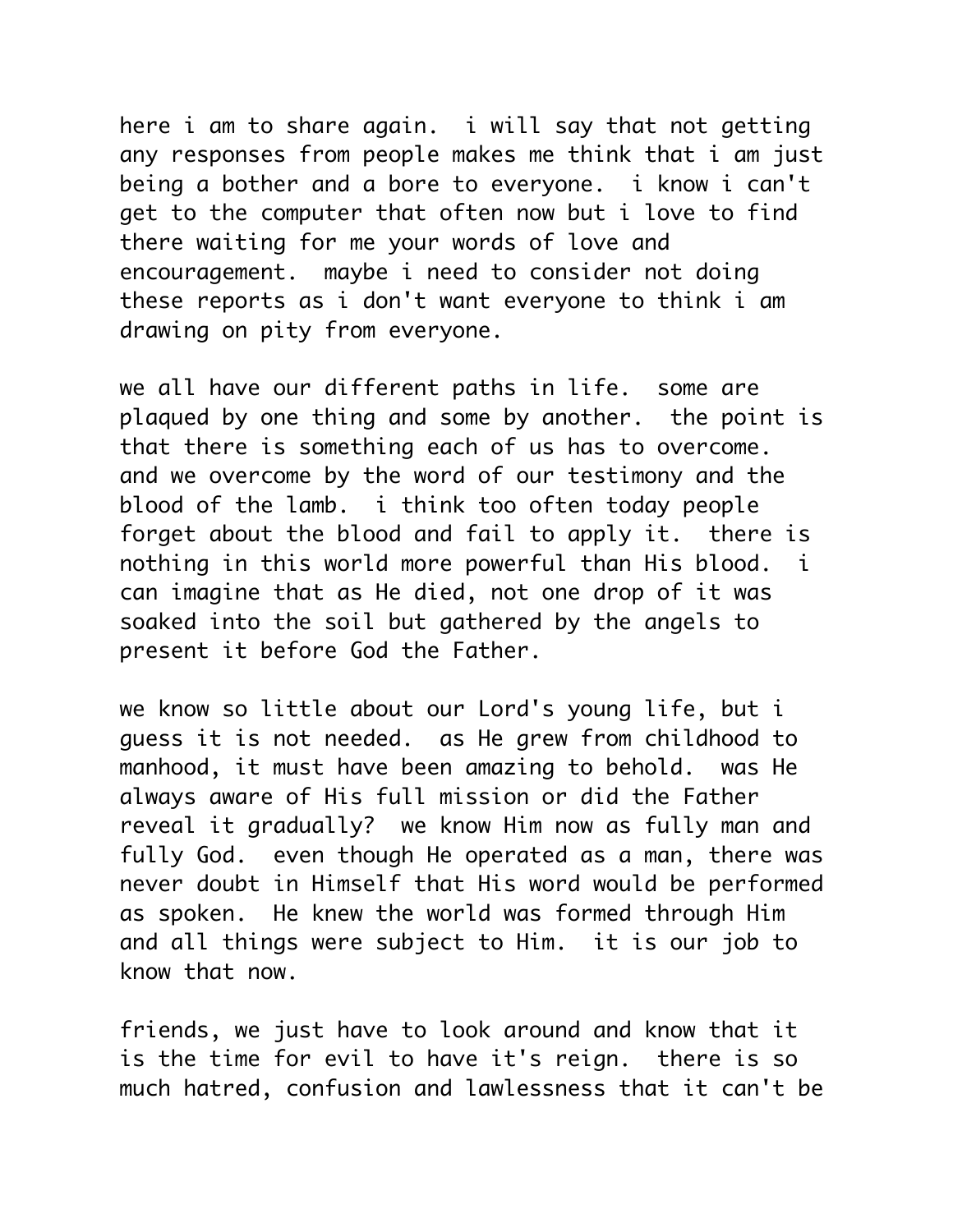denied. the terrible things they are trying to put on our children may be the worse. if a child is struggling with gender confusion, it is because they have nourished it and made them think they can make that decision. schools are indoctrinating them with all manner of perversion. things adults are ashamed to even discuss. God forgive this generation. is it no wonder this generation was chosen to suffer the tribulation?

i am amazed at how the number of confessing christians has fallen in recent years. perhaps this is like the parable of the sower. thorns and persecutions are choking out the word. persecutions are spreading far and wide. i never would have thought i would live to see some of the things now happening in so-called christian nations. it is because they had no root in themselves. God says that in the end times He will send a great delusion on those who would not repent while they could. now is the day of salvation. one must draw near to Him while you can. unless the Holy Spirit is there to convict, there can be no remorse that will be accepted. if one is sorry just because they were caught it doesn't count as true repentance.

often i wish we could make others understand the joy and peace that comes with Jesus. this world quickly loses it's hold we we finally know the scope of His strength and love. i know it can be hard to think of us or a loved one leaving. this world is all we have known throughout our life. to go from the known to the unknown can often be terrifying. but He has delivered us of fear of that journey. we have the blessed hope set before us and if we remain true, no one can snatch us out of His hands.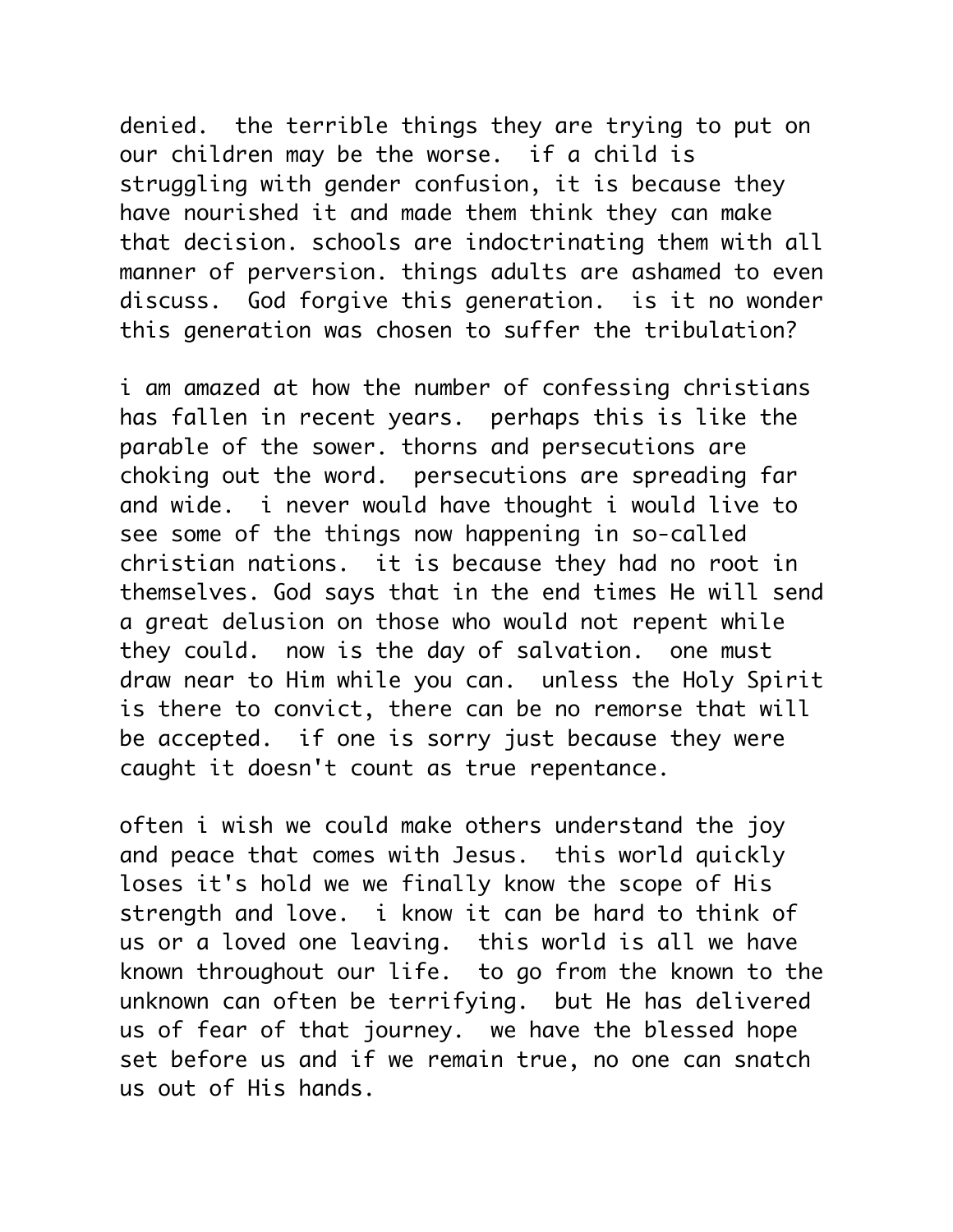there's so much more i wish i had done for Jesus. so many have done so much more and we thank God for them. multitude of lives have be changed by them. i remember how mother and i used to watch jan and paul crouch in the evening. even though she wore all that makeup one knew her heart. she would weep for people's needs and just let the mascara run. they have their reward now and their legacy still bears fruit. it is appointed unto man once to die and then the judgment. lying spirits may try to tell us otherwise by confirming dates and places but reincarnation is just another lie of the devil. one lives through no remake to do things better. judgment is at the door when we die.

i have so many shows on my dvr that i'll never catch up. although i have enjoyed a couple of shows, i am watching more and more christian programming. the rest just seems so useless. that and the news i like to keep up on. watched a program the other day about a man and his wife. she had a heart problem when young which they thought was fixed then. shortly after marriage it reappeared. they stood and believed but she died in the end. shortly afterwards healing broke out in the church and many heart problems and other things were healed. who can know the wisdom of God as He weaves all thing together? we must trust and believe. the rest is up to Him. He works all things together for good. praise Him forever.

hope you don't mind receiving these emails. if you are willing. please write. one way communication is often hard even though i admit i like to talk about my Jesus. still, any words of encouragement are so appreciated.